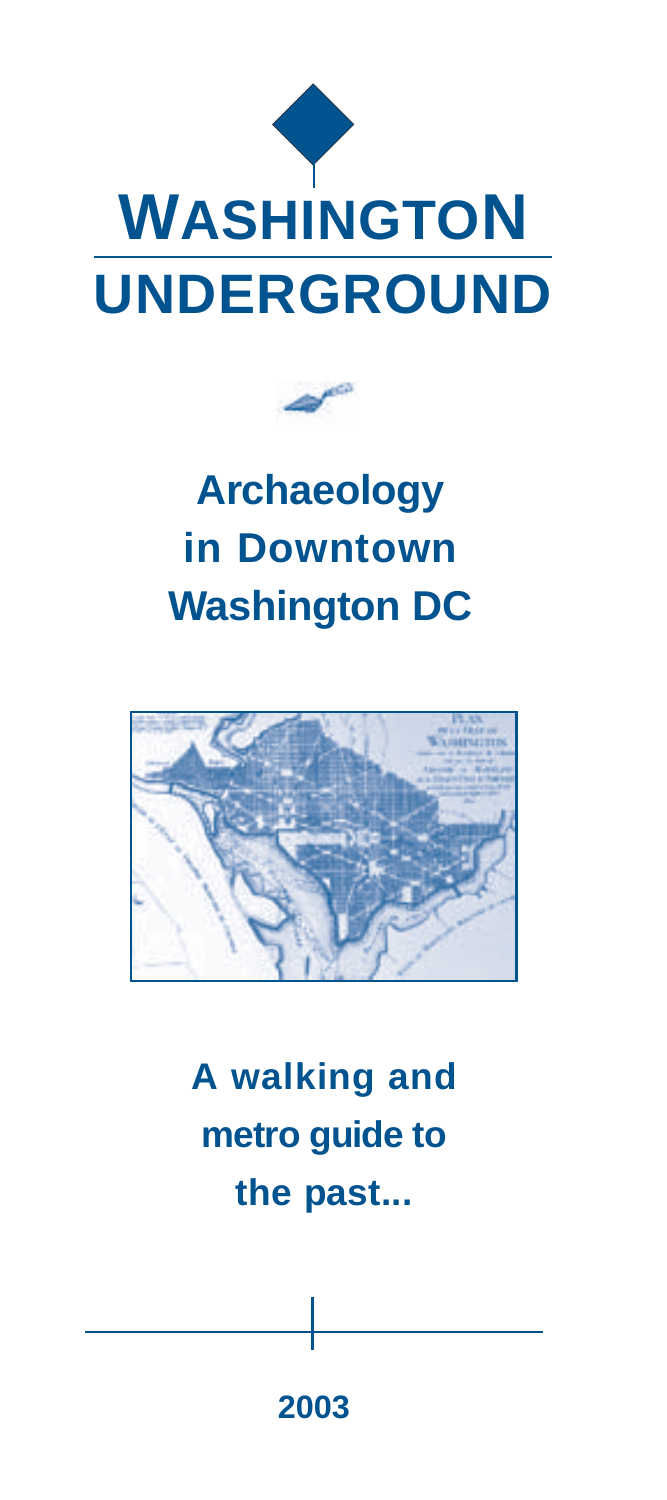

URBAN ARCHAEOLOGY IN OUR OWN BACKYARD (see Guide Map in the center of this brochure)

Archaeology is the study of people's lives through things they left behind. Although it's not likely to be the first thing on the minds of most visitors to Washington, archaeologists have been active here for over a century. William Henry Holmes (1846-1933), curator of the U.S. National Museum (now the Smithsonian Museum of Natural History), profoundly influenced the scientific development of modern archaeology. In the DC area, Holmes conducted an extensive archaeological survey along the shores of the Potomac River, discovering numerous sites of the region's earliest inhabitants.

Interest in the ancient history of local American Indians has remained high since Holmes' time. Archaeology of the development of the the city itself, or urban archaeology, got its start much more recently. In February of 1981, archaeologists spent several cold weeks inaugurating a new era of archaeology in DC, conducting excavations prior to construction of the old Civic Center at 9th and H Streets, NW. Since then, numerous archaeological excavations have been conducted in downtown Washington.

Explore the locations of some of the archaeological findings in Washington's historic commercial hub and learn about the things that lie *under* some of Washington's oldest and newest buildings.

### **HOW TO USE THIS GUIDE**



Each entry discusses a specific site or different aspect of Washington's history that has been explored in archaeological excavations. Each entry provides the location (address or cross streets) as well as the nearest metro station, with corresponding locations shown on the guide map in the center of this brochure.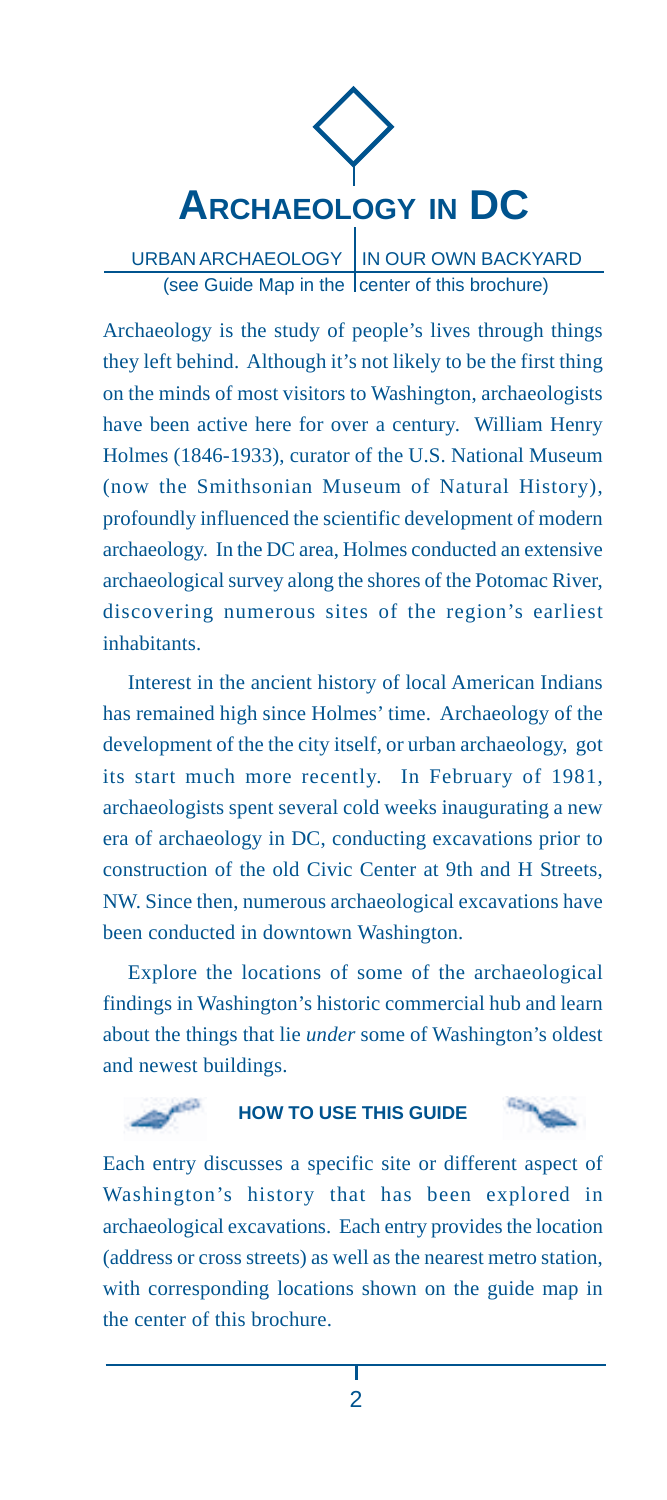

throughout the city

**Metro** (various lines) throughout the city

In addition to the individual people and households that archaeologists study, the entire city can be seen as one large archaeological site. Most excavations in Washington were conducted prior to construction of a building, highway, or other venture. Individually, these excavations tell us about the lives of ordinary people, from Native Americans to early European settlers to the growing population of the new capital. Together, these sites tell us how the city as a whole developed from an idea to a cosmopolitan capital city.



The landscape of Washington today bears little resemblance to the lay of the land when L'Enfant first developed his plan for the capital city. Since its founding, Washington has seen extensive changes to its landscape: hills were cut down, streams were diverted and buried, canals were dug then later filled in, and the continual march of construction moved beyond the original bounds of L'Enfant's design (Boundary Street is now Florida Avenue) to the edges of the diamond-shaped District of Columbia.

People often are suprised that artifacts and archaeological sites still exist beneath a modern city. But wells, cisterns, sewer pipes, house foundations, former backlots, and old streetcar lines can all be found preserved here. Each time archaeologists have a chance to excavate in downtown Washington, we learn more about these changes, how people responded to them, and the lives they led. Each discovery tells us more about our nation, our capital city, and ourselves.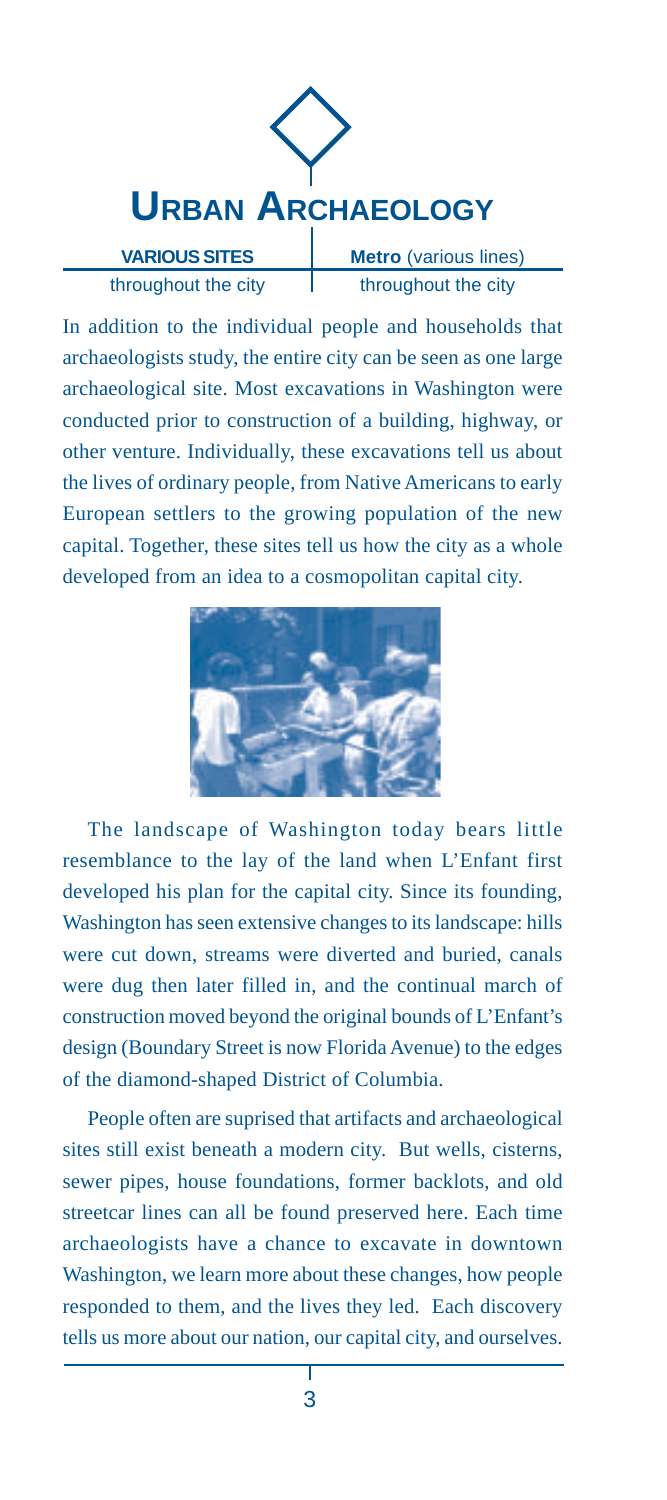

**CONVENTION CENTER** at Mt Vernon Square

**Metro** (Green-Yellow) Mt Vernon Square

How would you live under "black codes" that restricted your activities and the occupations open to you? You would probably be careful to carry your certificate of freedom with you to protect you from being kidnapped and sold into slavery.

Although many rights were denied, it was legal in Washington for people of color to own property and a small number managed to do so. In 1840 Smith Harley, an African-American well-digger, paid \$400 for a new row house on  $8<sup>th</sup>$ Street near the corner of L Street. He and his wife Ellen lived there with their two children until they sold their property in 1850. George Garrison, who worked as a waiter and whitewasher, bought the house next door in the same year. Garrison's name appears in the Manumission and Emancipation Record. Mrs. Ann Miller of Georgetown certified that she'd known Garrison since his infancy and that he was born free.



A very limited amount of archaeology tells us that the Harleys and Garrisons owned pretty much the same household objects as their white neighbors. The Harleys and the Garrisons are, so far, the only pre-Civil War free people of color that archaeologists can associate directly with excavated

remains. Such finds are an important foundation for archaeology in the District and will be useful as more examples are found to build up a more complete picture of life in the city before the Civil War.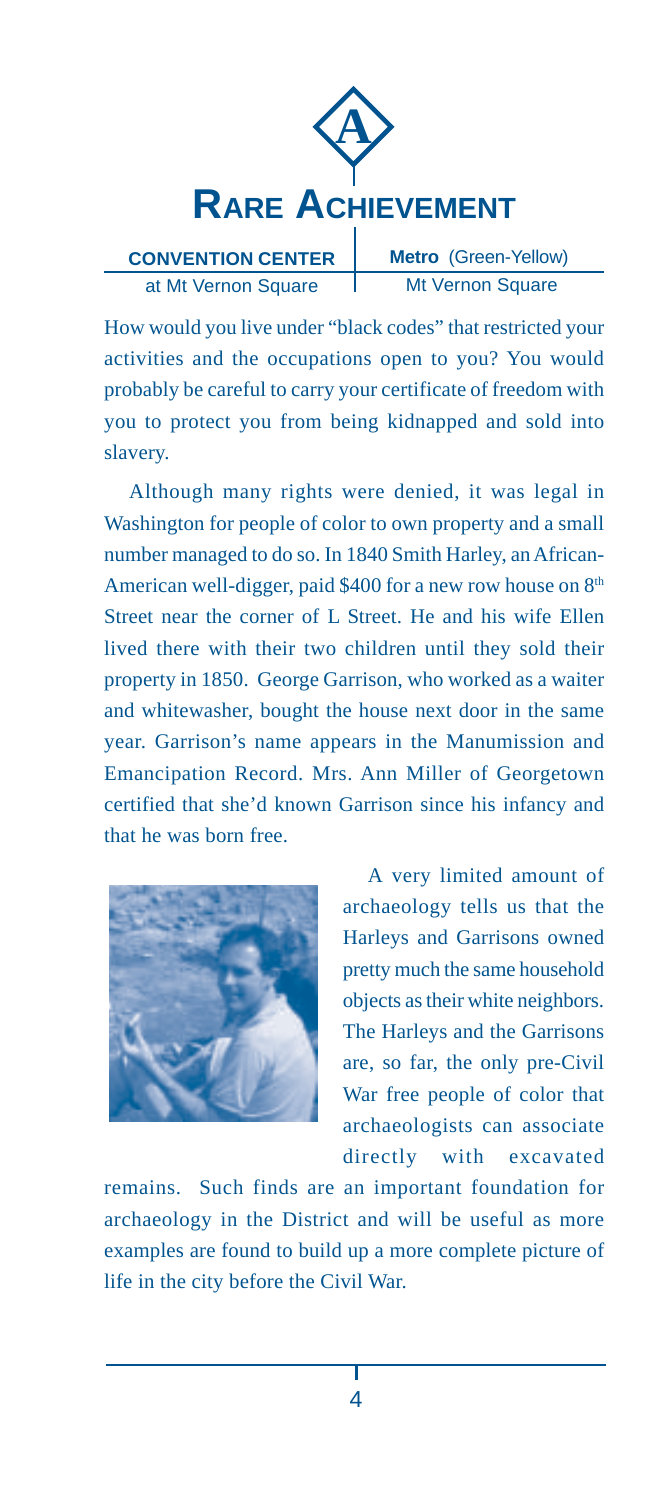

**OLD CIVIC CENTER** at 9th and H Sts, NW **Metro** (Red-Orange-Blue) Metro Center

The Cholera epidemic that hit Washington in 1832 killed close to 500 people. Smallpox outbreaks in 1833, 1841, 1848, 1849, and 1850 added to deaths caused by the everpresent "consumption" (tuberculosis) and other illnesses.

How would you take care of your family's health? You may have believed that many new medicines available were more effective than folk medicine and home remedies that you grew up with. Most proprietary medicines, such as "Dr. Hamilton's Infallible Ague and Fever Drops," contained medicinal herbs and could include narcotics such as opium or cocaine suspended in alcohol. Physicians were bleeding patients and prescribing purgatives but also used alcohol and narcotics to make patients more comfortable.

Archaeologists tested several backyards before the completion of the old Civic Center in 1983. Like many others in the city, the family that rented at 919 I Street dumped some of their trash along the back edge of their yard.

Between about 1844 and 1857, bones from the kitchen and ash from the stove accumulated along with other household refuse. Among the refuse were over 70 apothecary bottles, well over half of the bottles identified by the archaeologists. Such evidence of self-medication is fairly

common on sites from this period, but this is an unusually high concentration.

## Fun Fact:

BOTTLE GLASS IS ONE



OF THE MOST COMMON ARTIFACTS FOUND ON ARCHAEOLOGICAL SITES, ALTHOUGH INTACT BOTTLES ARE RELATIVELY RARE. SEE SITE "I" FOR ANOTHER LOOK AT BOTTLES IN DOWNTOWN WASHINGTON.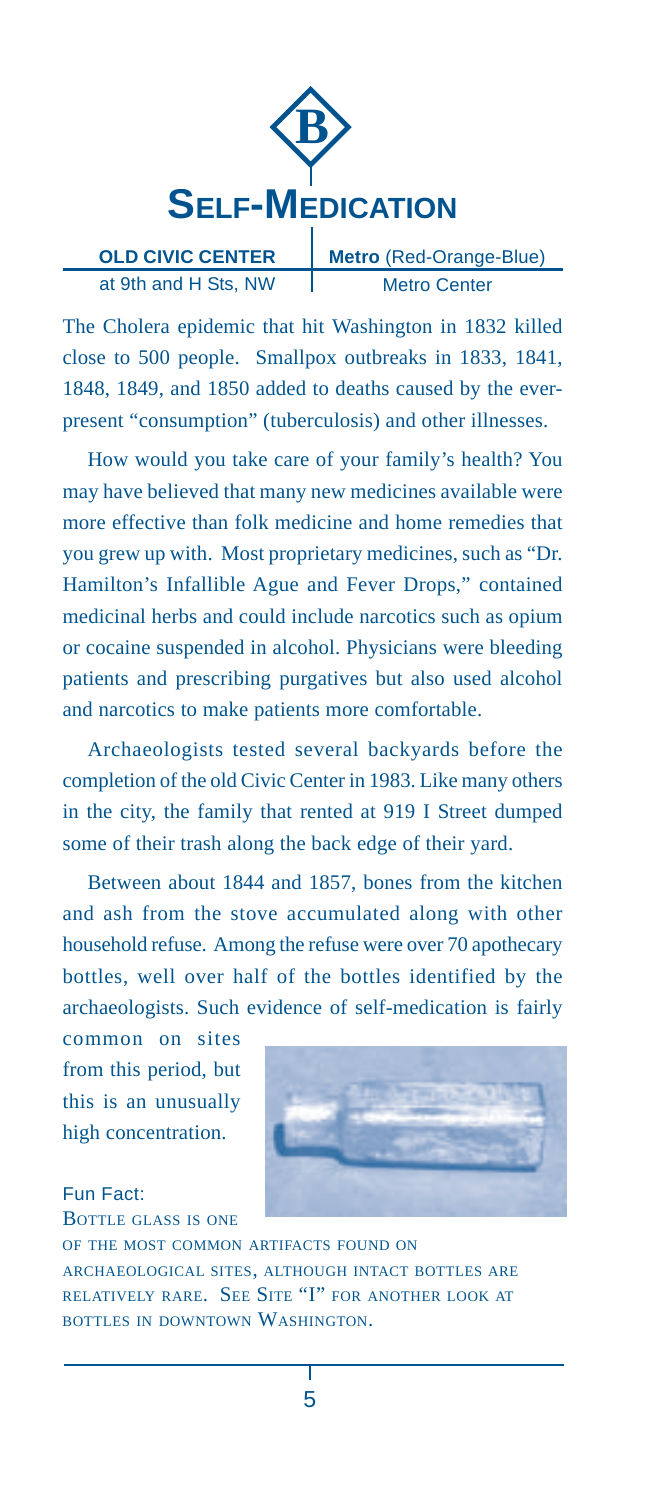

Standing in this neighborhood in 1850, you hear the thudding of horses along the unpaved and rutted streets, passing grocery stores and homes. Perhaps it is the wagon you've been waiting for to deliver a cord of wood so that you can fire this kiln loaded with your new merchandise. As a potter in the middle of the 1800s you would be faced with a number of challenges. Competition from English potters was increasing and you would have to decide how to respond. What could you produce to compete with the fine English wares?

Enoch Burnett took over Richard Butt's successful pottery here in 1843 and made American salt-glazed stoneware crocks, jugs, and beer bottles until 1862. Such items were used and reused for preserving and storing food and their broken remains are found on sites throughout the city.

Archaeologists were thrilled to excavate this craft site, recovering thousands of pieces of Burnett's wares from a "waster pit," where the potter had discarded unusable items. Just as interesting were the thousands of pieces of kiln furniture used to stack pots during firing. Such finds offer rare clues to craft and industry in the middle of the century.



Fun Fact: POTTERS THREW SALT INTO THE KILN AS CERAMIC VESSELS WERE BEING FIRED TO CREATE THE GLAZE, EASILY RECOGNIZABLE BY ITS "ORANGE-PEEL" SURFACE.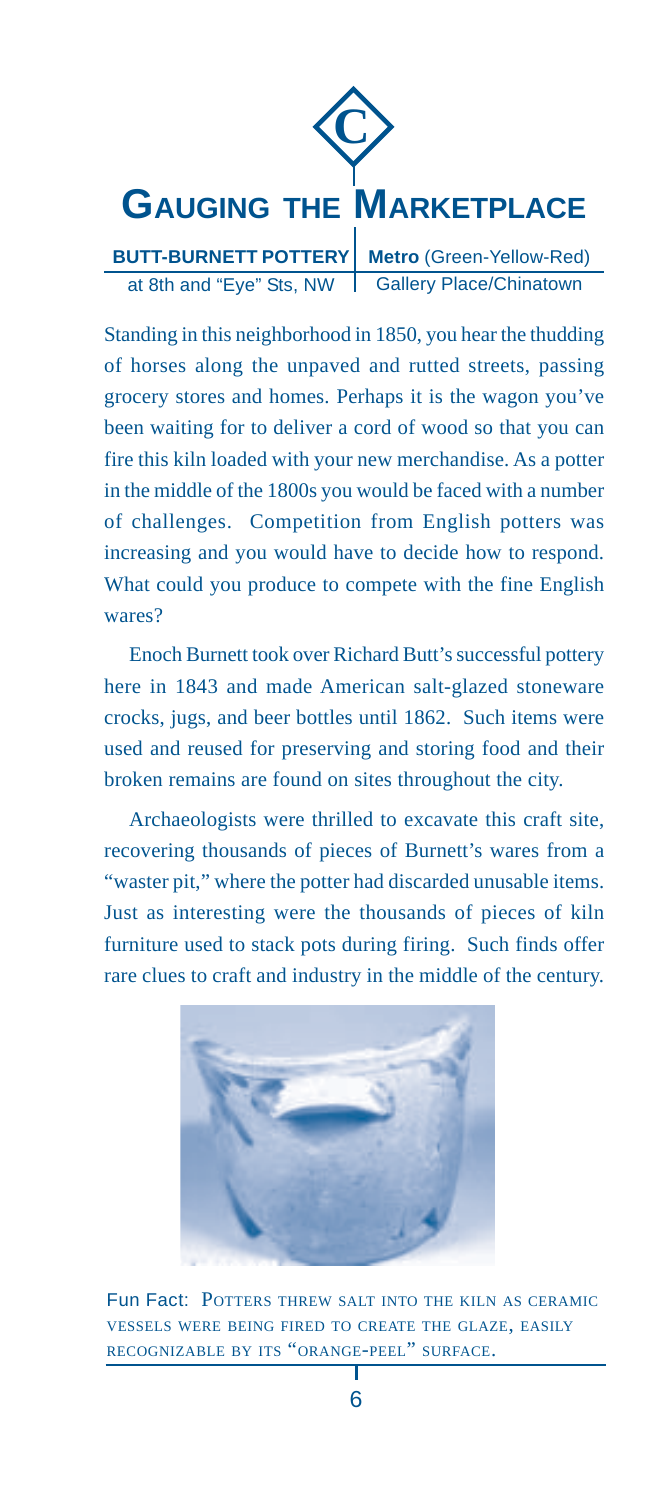

at 6th and "Eye" Sts, NW Gallery Place/Chinatown **Metro** (Green-Yellow-Red)

Imagine being one of the tens of thousands of people who poured into the city during and after the Civil War, no longer enslaved and looking for a new life. You may have found a place to live in the hastily built and crowded alley dwellings. There you would find ways of "making do," a practiced way of life for African Americans. According to the 1880 census, African-American laundresses and laborers were the heads of household here in Essex Court. Small amounts of archaeological testing found some children's toys, cosmetic jars and a man's porcelain shirt stud, probably lost in the laundry.

Perhaps you'd have relatives in southern Maryland in which case you'd be the "city cousin" and guide your rural relatives when they came to visit or look for work. Like others, both black and white, you'd probably move frequently between the city and countryside. If you were lucky, you'd work and save enough to move back to a place like Charles County and eventually buy farmland.

One small testimony to connections between urban and rural whites was found in St. Mary's County. Archaeologists recovered a soup bowl with an inscription that read "Atlantic Lunch." This artifact came from the Atlantic Hotel on the corner of 6<sup>th</sup> and Pennsylvania, which was a meeting place for county people for the first half of the  $20<sup>th</sup>$  century.

Fun Fact: In the early 20th CENTURY, CHINATOWN WAS LOCATED AT WHAT IS NOW FEDERAL TRIANGLE, WHICH PREVIOUSLY HAD BEEN A "RED LIGHT DISTRICT" (SEE SITE J). WHEN THE FEDERAL GOVERNMENT BEGAN CONSTRUCTING BUILDINGS THERE IN THE 1930S, CHINATOWN WAS RELOCATED NORTHWEST TO THE AREA WHERE ESSEX COURT IS LOCATED.

LOOK FOR THE CHINATOWN GATEWAY ARCH, THE WORLD'S LARGEST SINGLE-SPAN ARCH, NEARBY AT 7TH AND H STREETS.T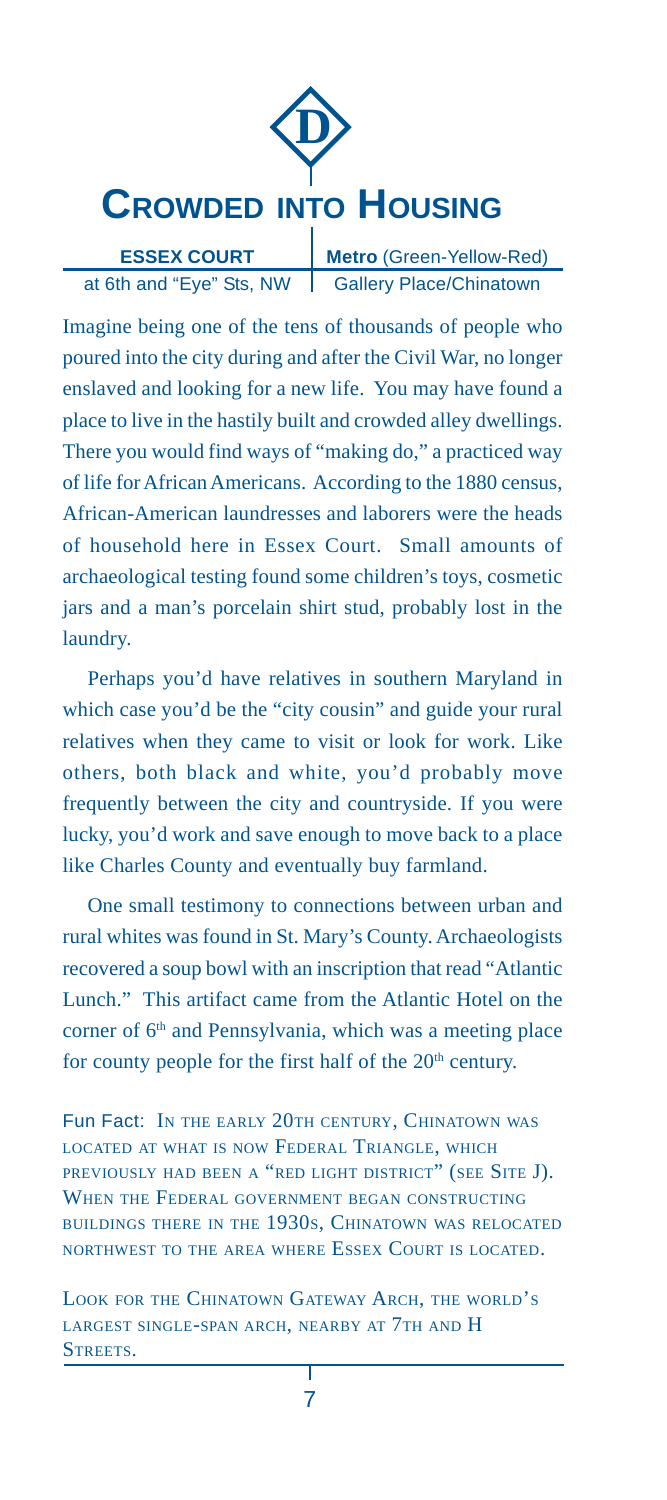

In the late 1860s, Horace Greeley wrote of Washington: "*the rents are high, the food is bad, the dust is disgusting, the mud is deep and the morals are deplorable*." Less than 20 years later, another writer observed Washington was a handsome city with "*dazzling vistas and public edifices reminiscent of grand European capitals*."

What happened to Washington in those intervening years? In 1871, Washington City, Washington County and Georgetown formed a Territorial Government and organized a Board of Public Works. Under the leadership of Boss Shepherd, their ambitious plan eventually covered the fetid canals, built water mains and sewers, and graded the streets. But the work was accompanied by controversy and difficulties. Two senators were among residents who returned to find their houses resting high above street level.



Archaeologists found evidence of this disruption during excavations of Square 530. Richard Burr and his family bought 618 3rd Street in 1853. Analyzing pollen preserved in the soils, archaeologists found that the Burrs had planted grass and a pine tree in their yard. Other nearby lots, however, were full of weeds, especially goosefoot, a plant that

thrives on kitchen compost. Around the time of the public works, 3 to 6 feet of fill was brought in to raise the yard levels to keep them from flooding. This fill covered the Burrs' manicured lawn.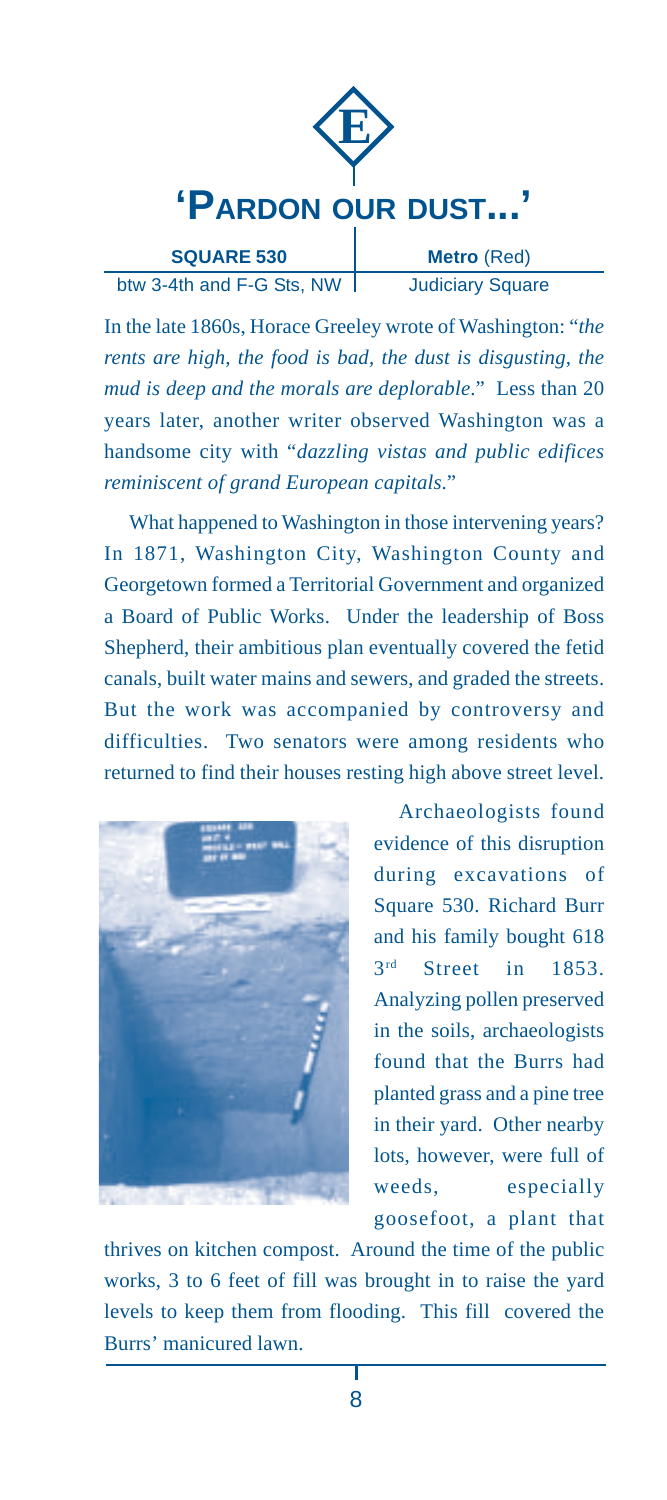

**MCI Center** at 6th-7th and F-G Sts, NW Gallery Place/Chinatown **Metro** (Green-Yellow-Red)

Imagine that you lived here in the 1800s in the days before trash collection and landfills. You and your neighbors would throw your garbage into the streets, alleys, empty lots and your own backyards. Perhaps you would also be one of the city residents complaining about the stench of the streets filthy with decaying vegetables and dead animals.

 In 1875 the Board of Health reported that the public water supply was much cleaner since the aqueduct and the reservoir were flushed out. Among the debris were "*dead cats, dogs and babies. . . in the greatest abundance*."

It was not until the 1890s that there was a sustained effort to supply clean water to city residents. Perhaps you could have afforded the expense to build a cistern or dig a well to supply your family with clean water. By doing so, you would unknowingly dampen the threat of cholera and other diseases which spread by contaminated drinking water.



In the blocks now covered by the MCI Center, archaeologists dug in several back yards and found evidence of city life in an era when the connections between sanitation and public health were less well understood. Archaeologists collected over 80,000 objects and animal bones discarded as household trash. They also found three cisterns for storing water and two wells built between the 1850s and 1880s.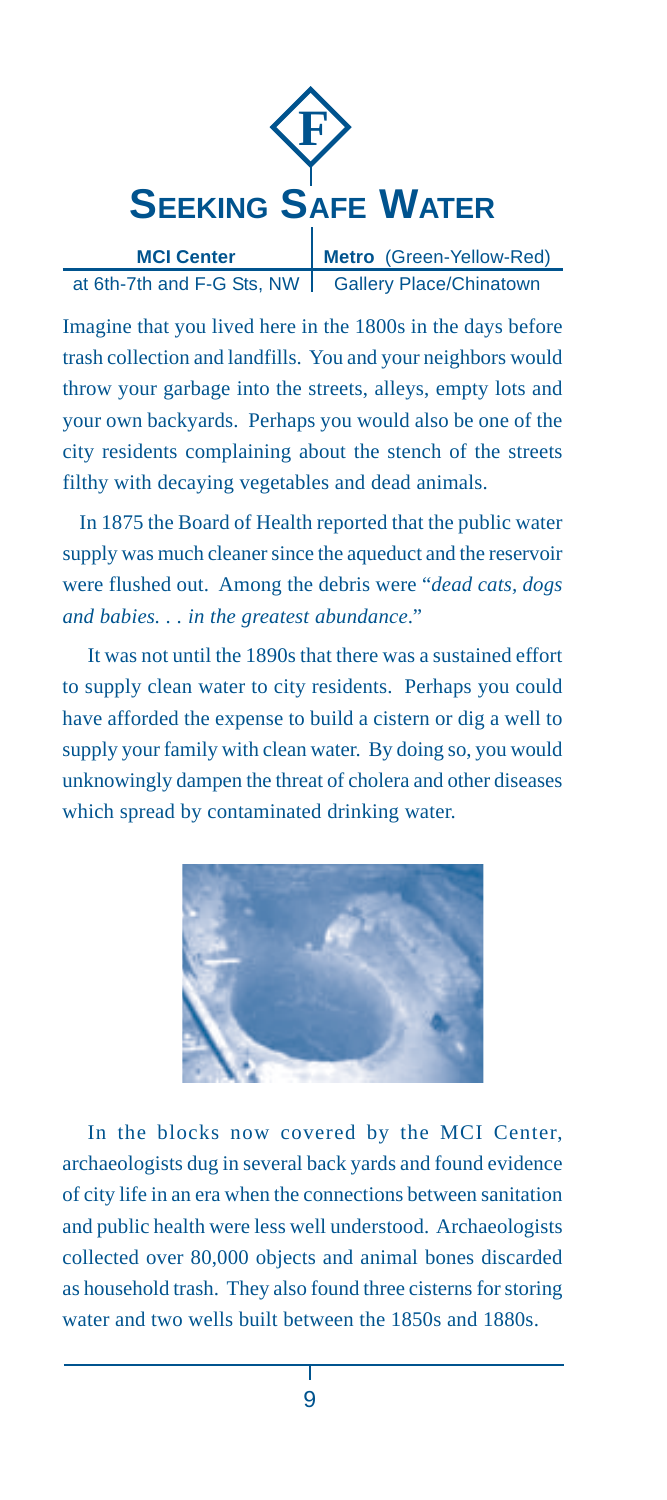





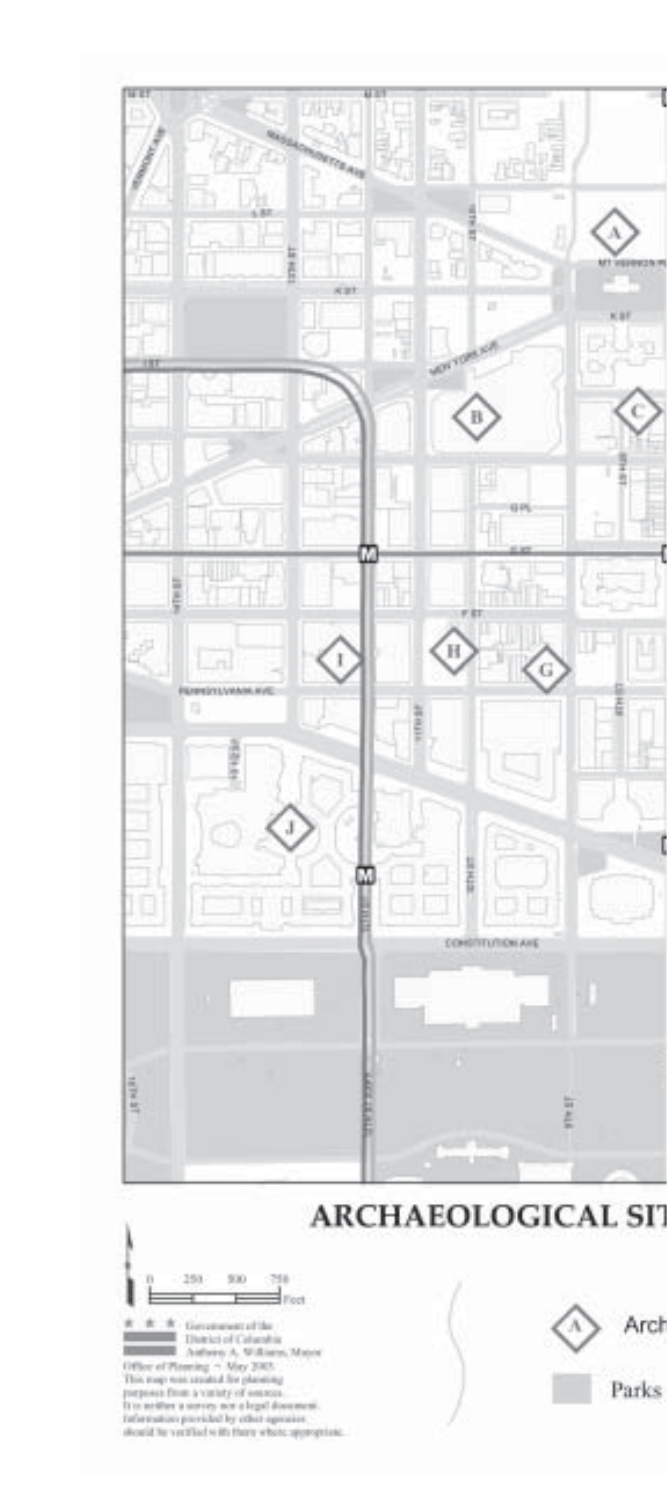

**ES IN DOWNTOWN DC** 

aeological Sites

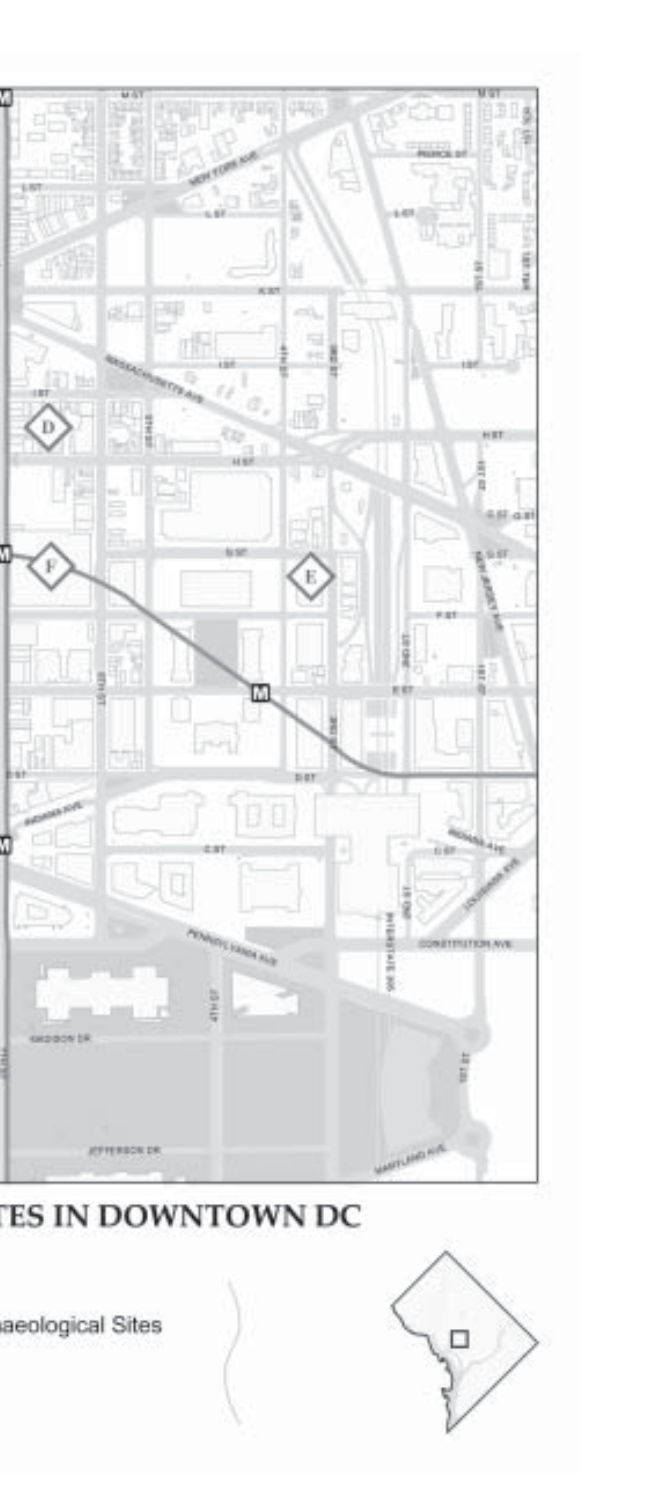

What if you could stand across the street for a few hundred years and see this corner change? In the 1790s you'd watch Dr. John Crocker build a fine brick home complete with stables, smokehouse, outbuildings, and a cistern to hold clean water. By 1800 the house was the city post office. Soon after, newspaper publisher Joseph Gales, who also served as Mayor, lived here until he and his family moved to Lafayette Square. From the 1830s until the Civil War you could watch Congressmen and others come and go from this fashionable boarding house. You would notice the creek that formed one boundary of the property.

In the 1860s you might be sad to see the house demolished to make way for new retail buildings as the streets were graded and the stream channeled into a stormwater drain. In the early 1900s you'd call this a vibrant area with clothing shops, theatres, movie houses, burlesques, tattoo parlors, restaurants and penny arcades. You might wave to Harry O. White, who managed vaudeville acts here until at least 1916 and lived at 506  $9<sup>th</sup>$  Street.



Upstairs he left behind tickets, photographs, business cards and other items, including an advertisement for *Wilfrid the Wizard Presenting an Artistic, Wired and Comedy-Magical Production*. Vaudeville faded away and by the 1960s and 1970s this area was well known for pornographic theatres and shops. The New Gayety Theatre closed in 1987.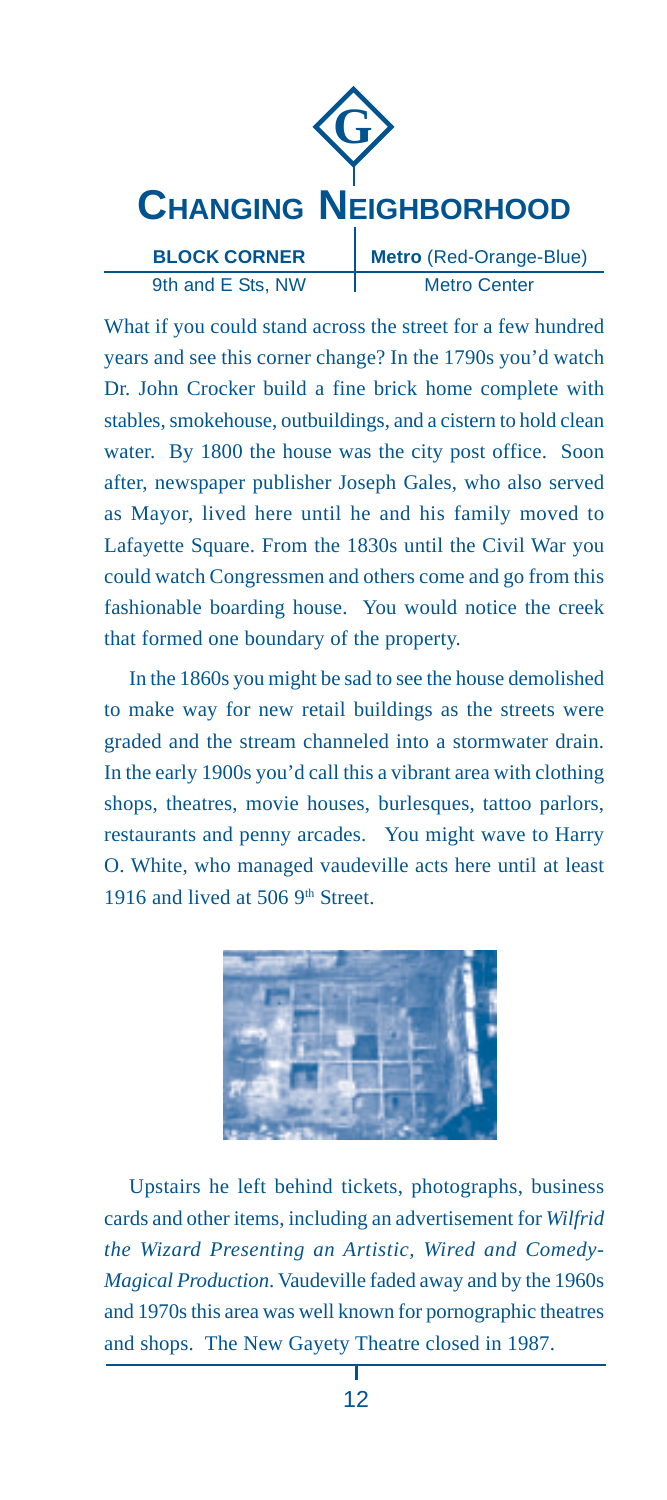

516 10th St (at F St), NW

**Metro** (Red-Orange-Blue) Metro Center

If you were Louisa Petersen, perhaps you would remember moving to this neighborhood with your parents to the house they built here in 1849. Perhaps you heard stories of the old country and dreams about the future and realized that you were joining other families who had come from Germany to make a new life in the United States.

 If you looked through the remains that archaeologists have recovered lifetimes later, you'd finger the straight pins and buttons of bone, shell, metal and glass and be reminded of your father William's trade as a tailor. How much would you remember about the brothers Henry and Julius Ulke, among all the boarders who lived with your family? They were photographers but they were also amateur entomologists. Would you associate the microscope slide in the archaeological collection with their study of insects?

Whatever else you might remember of life at 516 10<sup>th</sup> Street, you would never forget April 14, 1865. The night that President Abraham Lincoln was carried to your home after being shot at Ford's Theatre life changed forever for your family. You wrote in your diary about the immense sadness and grief felt by the family and the way that people tore up carpets and other items from your home as grim souvenirs of the House Where Lincoln Died.

Fun Fact: NUMEROUS SITES IN WASHINGTON, DC ARE ASSOCIATED WITH LINCOLN'S ASSASSINATION AND THE ESCAPE OF JOHN WILKES BOOTH. LOOK FOR THE DC HERITAGE TOURISM COALITION'S "CIVIL WAR TO CIVIL RIGHTS" TRAIL MARKERS. ALSO, SEE SITE



"J" (FEDERAL TRIANGLE) IN THIS BROCHURE FOR AN HISTORICAL TIDBIT ON LINCOLN'S ASSASSIN.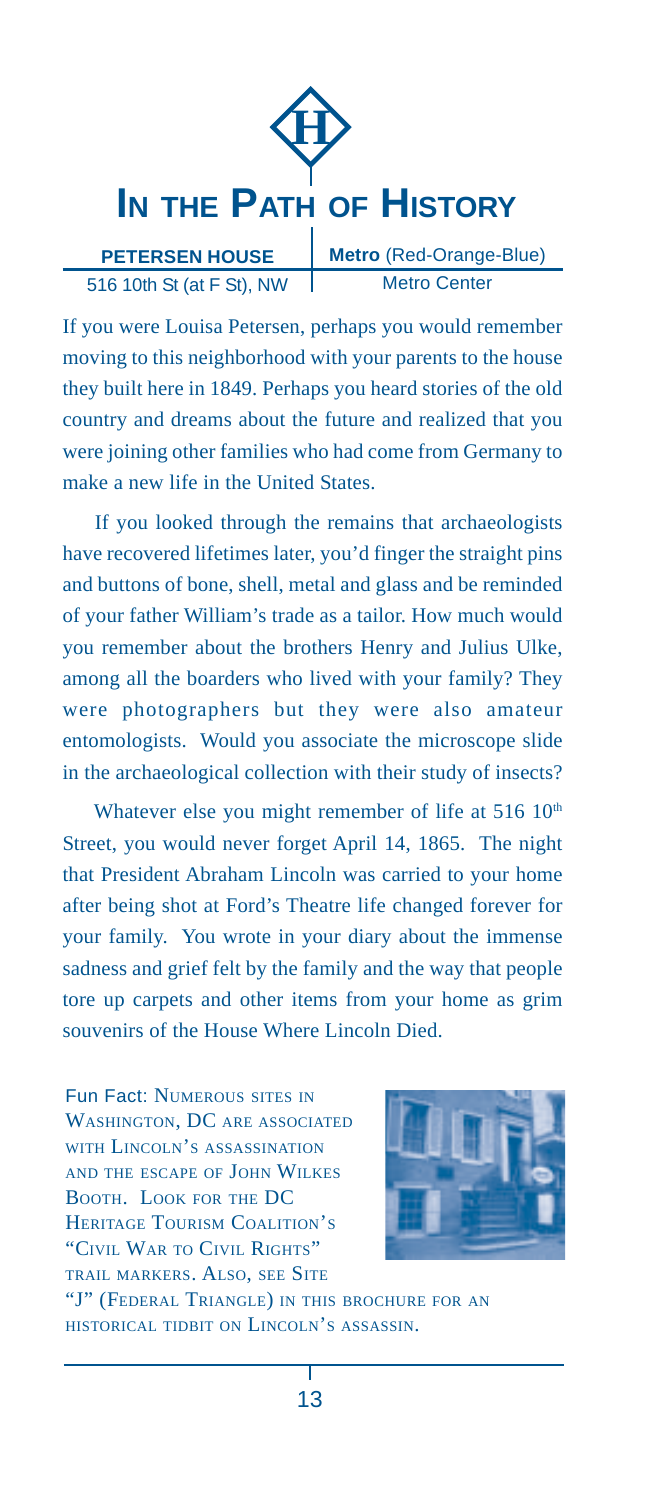

12th-13th and E-F Sts, NW Metro Center

Cash-poor? Unable to get enough paid work? You may have tried your hand at picking, or dealing in the junk trade. You could collect paper from law offices and printers to sell to butchers and other merchants. Or clothes to sell to brokers who in turn sold them to paper or cloth mills, where the rags were shredded and woven into "shoddy cloth." Bones could be ground into meal for fertilizer or be made into buttons. Glass bottles could be sold to retailers or brokers.

Sometime between 1825-1855, residents in Slate Alley dug a pit in their yard and filled it with 544 bottles of all types as well as hardware, window glass, bricks, nails, and bone. The archaeologists who made this discovery believe that it is evidence of "junking," which could be a full time occupation. In a census for 1880, some men living in alleys listed their trades as "rag picker," "junk dealer" "peddler" "jobber" "huckster" or "horse trader."



Fun Fact: ALL ARTIFACTS FOUND DURING AN EXCAVATION ARE WASHED, LABELLED WITH IDENTIFYING NUMBERS, AND INVENTORIED. THEN THEY ARE PACKED AWAY FOR LONG-TERM STORAGE SO FUTURE ARCHAEOLOGISTS CAN LEARN FROM THEM AS WELL.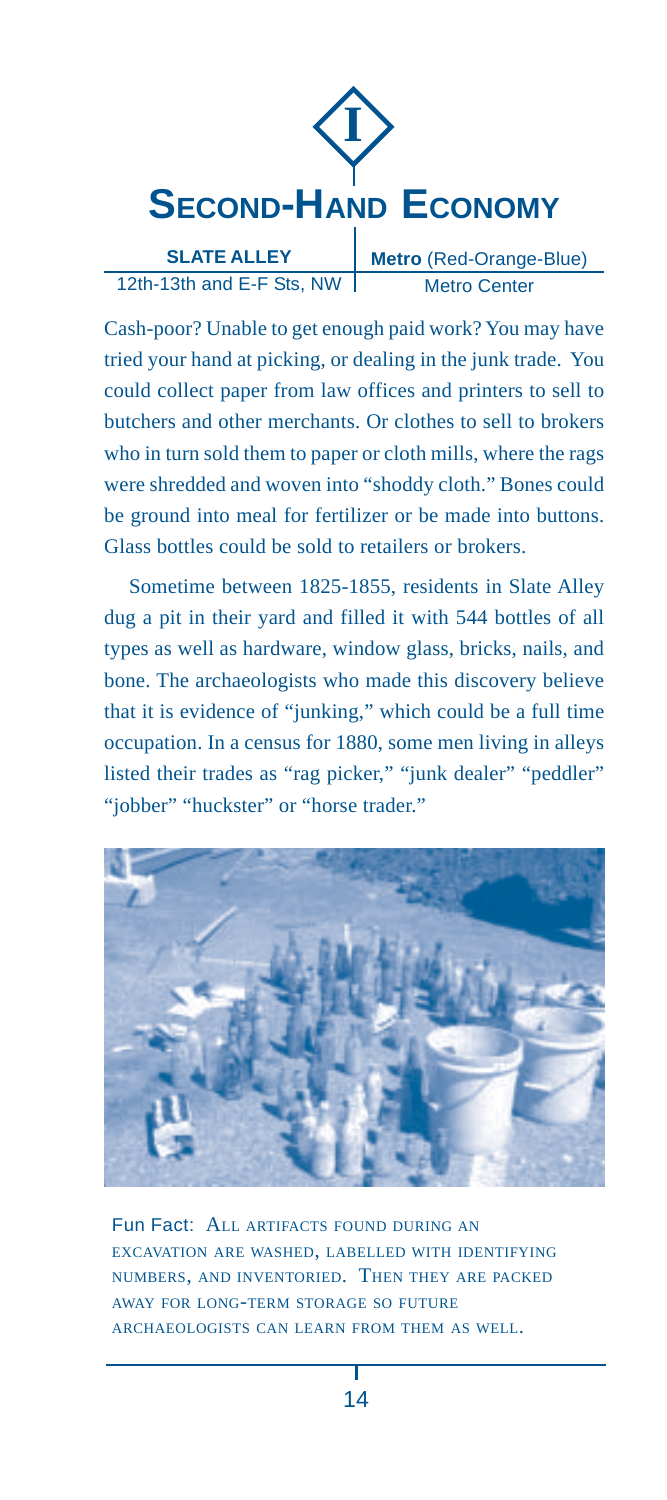

**FEDERAL TRIANGLE** Penn & Const at 6th St, NW **Metro** (Orange-Blue) Federal Triangle

*"My name is Nellie Starr. My native place is Baltimore, State of Maryland. I have been in Washington City, D.C. since a week before Christmas. I am about nineteen or twenty years of age. I am not married. I have known John Wilkes Booth about three years; he was in the habit of visiting the house where I live kept by Miss Eliza Thomas, No. 62 Ohio Avenue in the City of Washington. The house is one of prostitution."* (part of Nellie Starr's statement to the police, April 15, 1865)

From the 1860s through the 1880s, black and white, native and foreign-born families tried to make a living in this neighborhood.

Family households and brothels, commercial businesses and industries coexisted here in



"Hooker's District" alongside the canal (under Constitution Ave), which had turned into little more than an open sewer. In 1862 the city supported 450 registered "bawdy houses," which were legal until prostitution was outlawed in 1914.

Prostitution changed from madam-owned houses to capitalist businesses with corporate ownership in the 1890s, when the area turned into a red light district with rows of brothels. Before 1890, archaeology reveals very little difference between the daily lives of working class households and brothels, although the families owned more toys and more tools. But later the prostitutes ate better and dressed better than their working class contemporaries. Some of their purchasing power, however, was spent on proprietary medicines such as Valentine's Meat Juice, promoted as a cure for sexually transmitted diseases.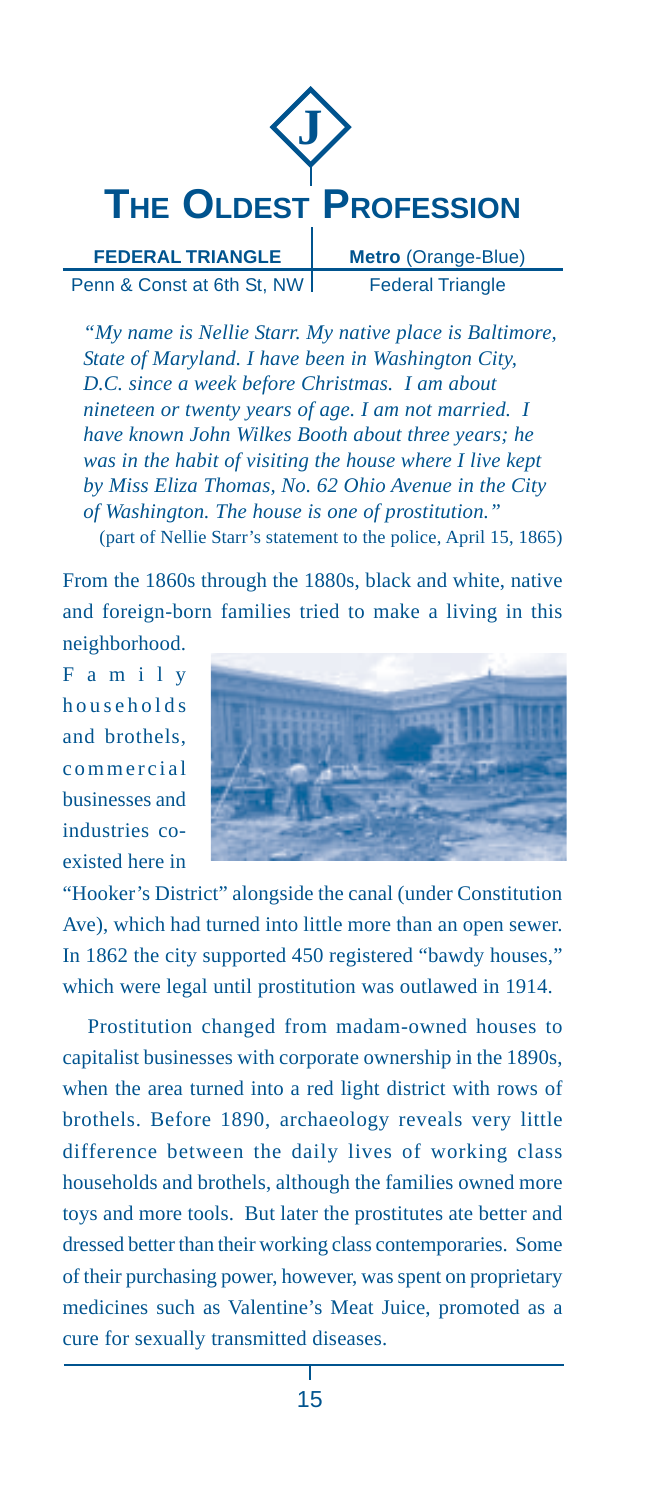

## **ALLEY NEIGHBORHOODS** throughout the city

**Metro** (various lines) throughout the city

By the late 1800s, many people were concerned about poor living conditions in alleys all over the city. Social reformers turned their attention to advocating housing improvements. One reformer wrote, "*the people studied are admirably resourceful in their use of edible wild plants for food*" able to "*get a few of these plants from vacant lots and along the river bank.*"



For a time, there was plenty of local wild food to be found. The Federal Writers Project reported in the 1930s that, "*Marshes of wild rice extend over much of the Anacostia River*

*estuary, and, along the lower Potomac, wild celery, Peltandra, and various waterweeds.... Waterfowl, cranes, rails, pigeons, grouse, bobolinks, and blackbirds were sold in the Washington market as late as 1912; and, finally, with the draining and clearing of the land for real-estate development, many bird haunts ceased to exist*." In some parts of the city, archaeologists have found evidence of wild foods gathered and used into the 1900s.

After decades of advocacy, one 1940s report states:

*With all the notoriety, the alleys remain fundamentally unchanged; some of the homes are comfortable, some are fair and some are, to use an over-used adjective, 'deplorable.' The people who live there represent many different grades of culture; some are coarse migrants, some suspicious and bitter, and other gracious and poised.*

Today, in the Capitol Hill and Foggy Bottom neighborhoods, alley dwellings are highly desirable housing.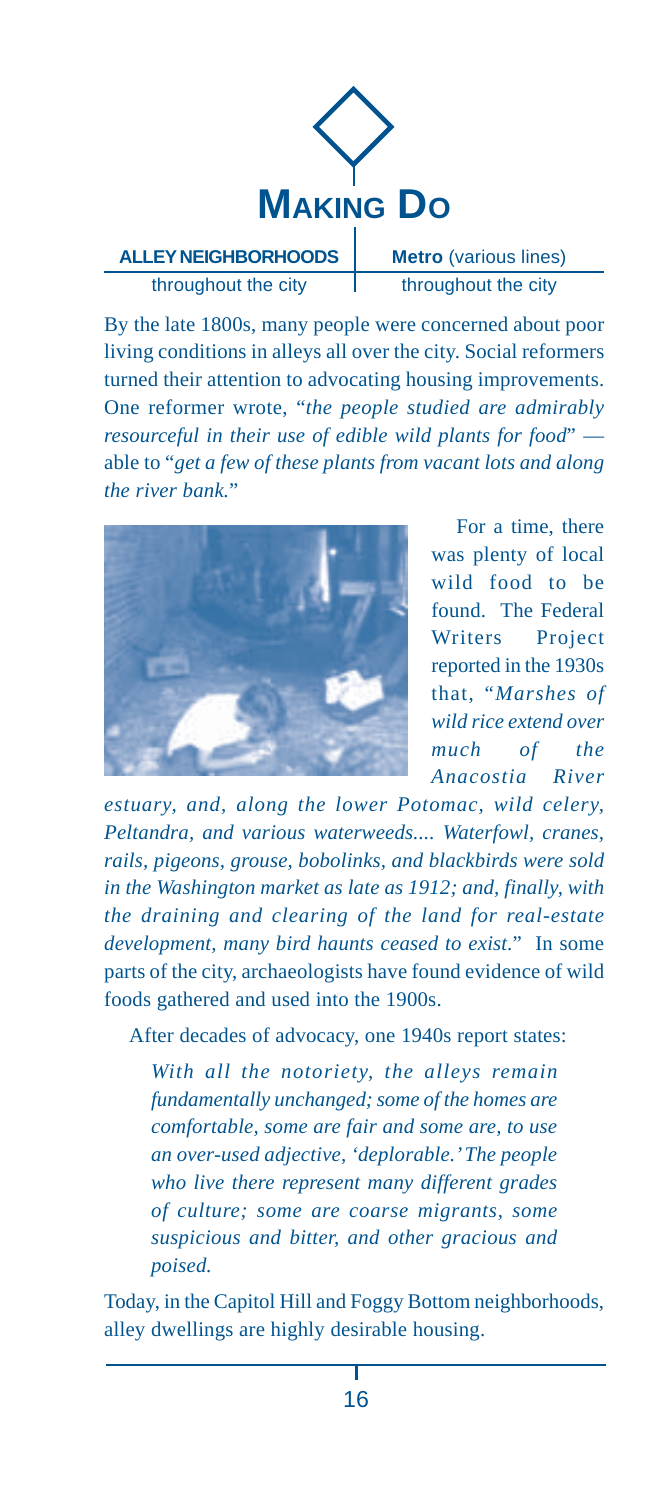# **FOR MORE INFORMATION**

For an online version of this walking guide, go to www.heritage.umd.edu and click on the DC link.

For more information on archeology and heritage in and around our nation's capital, visit the following websites:

NATIONAL PARK SERVICE www.nps.gov

NPS ARCHEOLOGY & ETHNOGRAPHY PROGRAM www.cr.nps.gov/aad

NPS NATIONAL CAPITAL REGION, REGIONAL ARCHEOLOGY PROGRAM www.nps.gov/rap

DC OFFICE OF PLANNING. OFFICE OF HISTORIC PRESERVATION http://planning.dc.gov/preservation/index2.shtm

DC CITY MUSEUM AND THE HISTORICAL SOCIETY OF WASHINGTON, DC www.citymuseumdc.org

DC HERITAGE TOURISM COALITION www.dcheritage.org

DC VISITOR INFORMATION CENTER (located in the Ronald Reagan Building at 1300 Pennsylvania Avenue) www.dcvisit.com

CENTER FOR HERITAGE RESOURCE STUDIES, UNIVERSITY OF MARYLAND, COLLEGE PARK www.heritage.umd.edu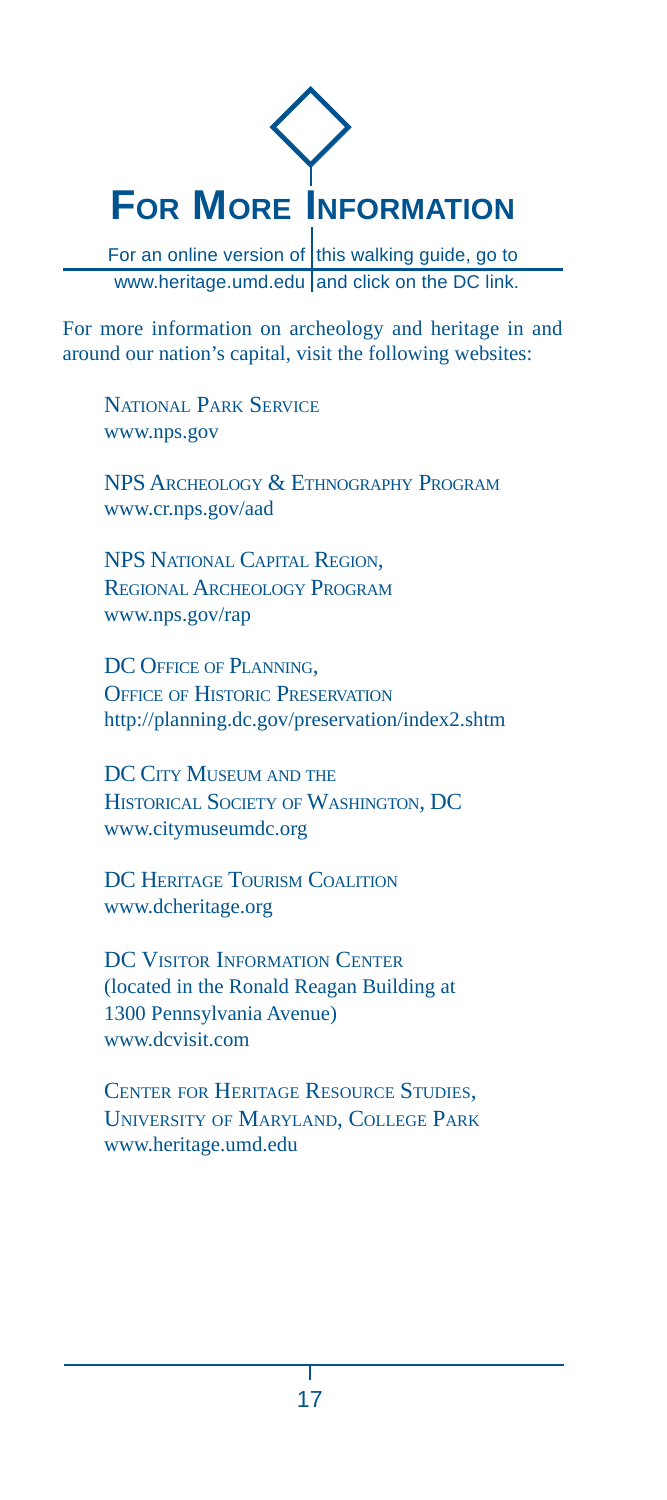

**Civil War to Civil Rights | Downtown Heritage Trail** (DC Heritage Tourism Coalition's Walking Tour)

The DC Heritage Tourism Coalition has established this well-marked trail in downtown DC to link the history of the city to the history of the nation. Some of the sites along this trail include:

LILLIAN & ALBERT SMALL JEWISH MUSEUM (6TH & G STS) JOHN WILKES BOOTH ESCAPE ROUTE (9TH & F STS) SURRAT'S BOARDING HOUSE (6TH & H STS) CLARA BARTON HOUSE AND OFFICE (6TH & H STS) FREEDOM PLAZA AND NATIONAL THEATRE (13TH & E STS)

In Freedom Plaza, see part of L'Enfant's original plan for the city of Washington portrayed in marble, sandstone, and granite. Also, a time capsule honoring Dr. Martin Luther King, Jr., is located in the southwest end of the plaza.

Also visit these other sites of interest:

- CITY MUSEUM OF WASHINGTON, DC (Mt. Vernon Square)
- NATIONAL MUSEUM OF WOMEN IN THE ARTS (13th & H Sts)
- CHINATOWN GATEWAY (7th & H Sts)
- **SMITHSONIAN AMERICAN ART MUSEUM and the** NATIONAL PORTRAIT GALLERY (8th & F Sts)
- NATIONAL BUILDING MUSEUM (401 F St)
- JEWISH HISTORICAL SOCIETY (701 3rd Street)
- FORD'S THEATRE NATIONAL HISTORIC SITE (511 10th St)